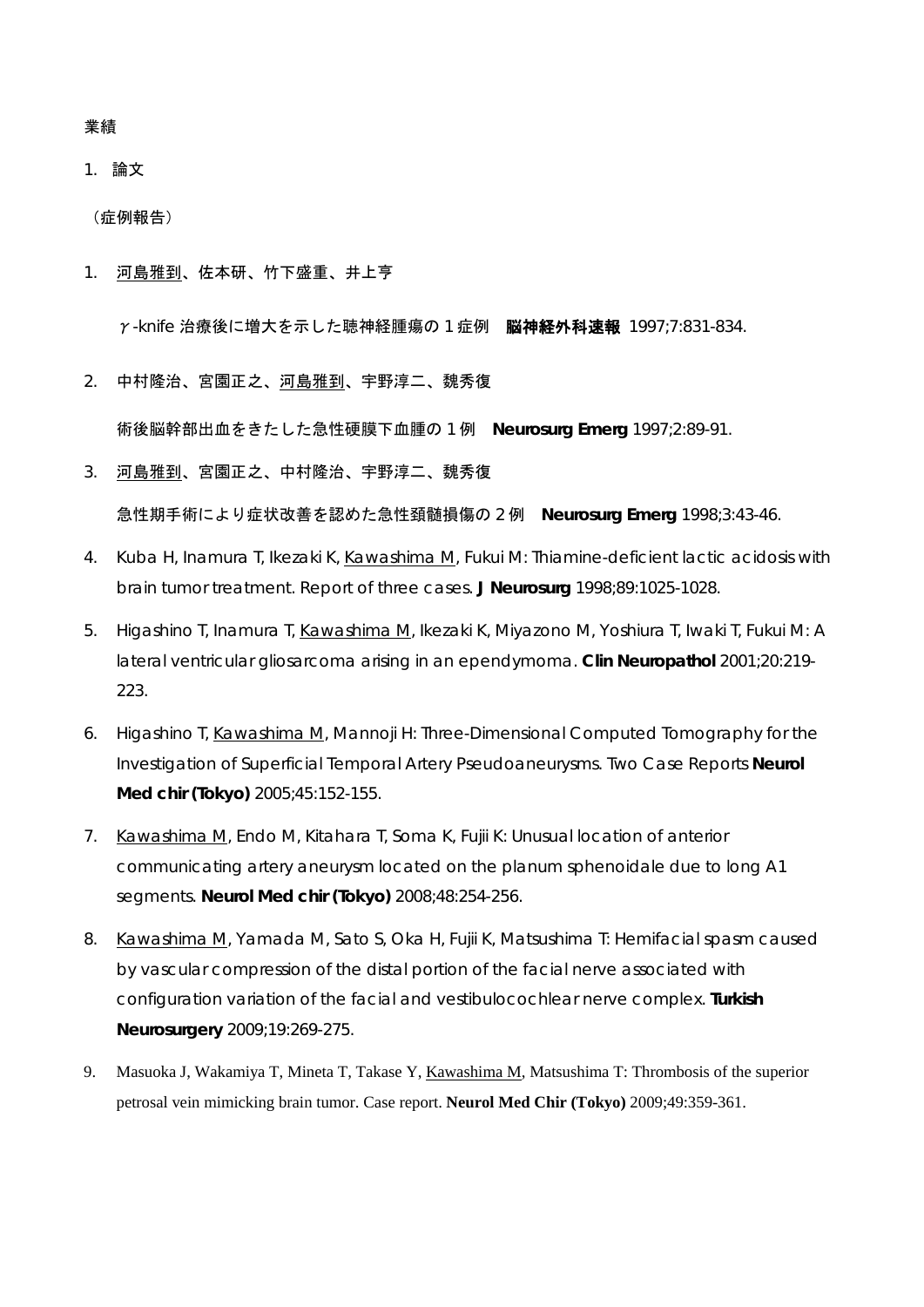- 10. Masuoka J, Yoshioka F, Ohgushi H, Kawashima M, Matsushima T: Meningioma manifesting as cerebral infarction. **Neurol Med Chir (Tokyo)** 2010;50:585-587.
- 11. Funaki T, Matsushima T, Masuoka J, Nakahara Y, Takase Y, Kawashima M: Adhesion of rhomboid lip to lower cranial nerves as special consideration in microvascular decompression for hemifacial spasm: Report of two cases. **Surg Neurol Int** 2010;1:71.
- 12. Matsushima K, Kawashima M, Suzuyama K, Takase Y, Takao T, Matsushima T: Thrombosed giant aneurysm of the distal anterior cerebral artery treated with aneurysm resection and proximal pericallosal artery-callosomarginal artery end-to-end anastomosis: Case report and review of the literature. **Surg Neurol Int** 2011;2:135.
- 13. Koguchi M, Nakahara Y, Kawashima M, Takase Y, Matsushima T: Successful microvascular decompression of the medulla oblongata for a case with respiratory failure: case report. **No Shinkei Geka** 2011;39:1085-1089.
- 14. Takao T, Koguchi M, Nakahara Y, Kawashima M, Matsushima T: Three-dimensional images of petrosal veins for preoperative evaluation: four case reports. **No Shinkei Geka** 2011;39:1175-1181.
- 15. InoueK, Yoshioka F, Nakahara Y, Kawashima M, Matsushima T: Obstructive hydrocephalus following aqueduct stenosis caused by supra- and infratentorial developmental venous anomaly: case report. **Childs Nerv System** 2012;29(2): 329-334.
- 16. Ogata A, Kawashima M, Matsushima T: Behcet's disease patient with ruptured anterior communicating artery aneurysm following ruptured thoracic aortic aneurysm. **Neurol Med chir (Tokyo)** 2013;53:189-191
- 17. Hagihara N, Matsushima T, Kawashima M, Hikita T: The C2 ganglion sectioning epidural approach to craniocervical junction chordoma: A technical case report. **Neurol India**  2012;60:638-642.
- 18. Koguchi M, Suzuyama K, Uchiyama T, Okamoto H, Takase Y, Kawashima M, Matsushima T: Blood Blister-like Aneurysm on the Posterior Wall of the Internal Carotid Artery Causing Subarachnoid Hemorrhage: A Case Report. **No Shinkei Geka** 2013;41:229-234.
- 19. Nakahara Y, Kawashima M, Matsushima T, Kouguchi M, Takase Y, Nanri Y, Yakusiji Y: Microvascular decompression surgery for vertebral artery compression of the medulla oblongata: three cases with respiratory failure and/or dysphagia. **World Neurosurg** 2014;82:11-16.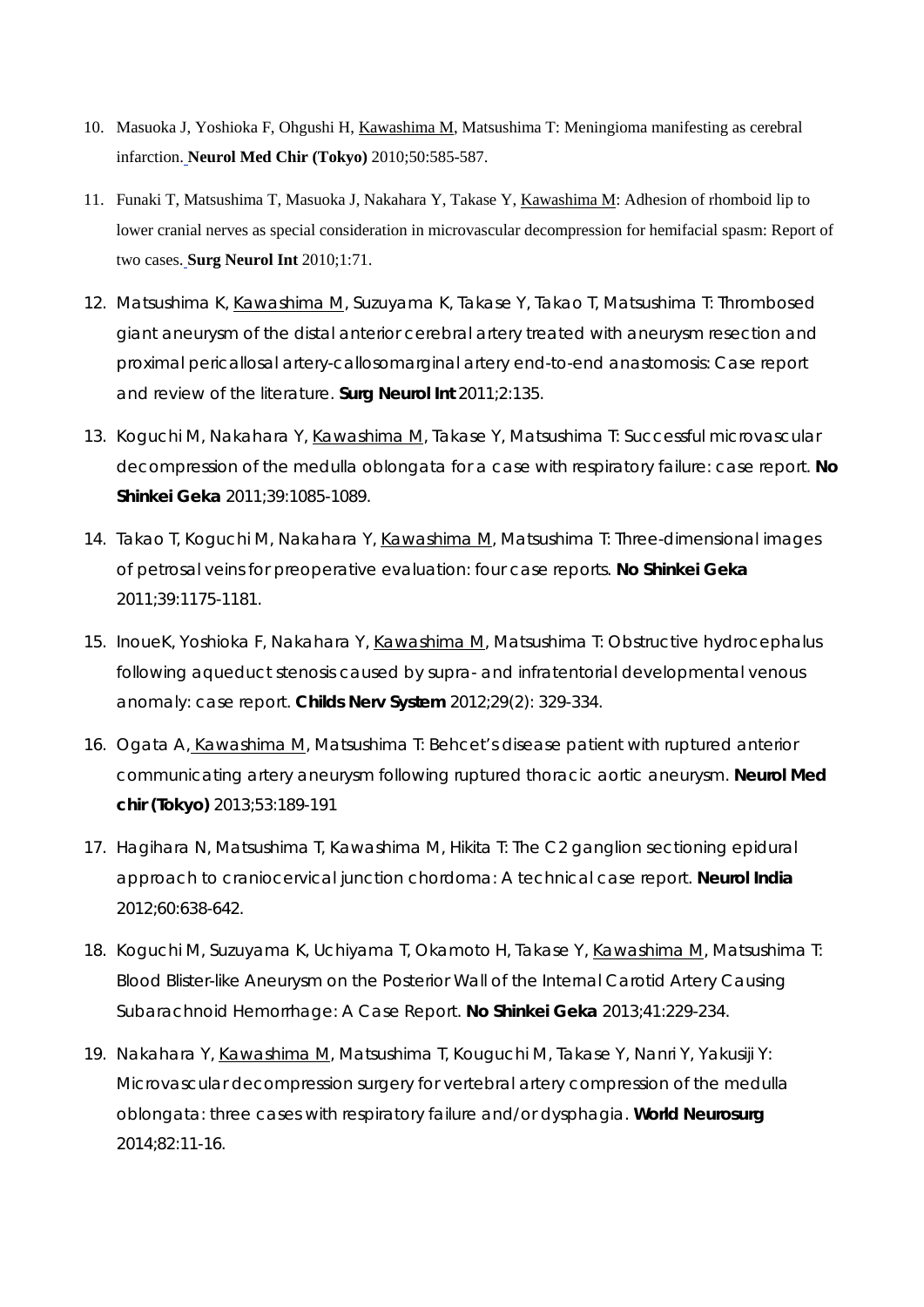- 20. Furukawa T, Ogata A, Ebashi R, Takase Y, Masuoka J, Kawashima M, Abe T: Two Cases of Ruptured Cerebral Aneurysm Complicated with Delayed Coil Protrusion after Coil Embolization. **No Shinkei Geka** 2016;44:567-573.
- 21. Ito H, Nakahara Y, Kawashima M, Masuoka J, Abe T, Matsushima T: Typical Symptoms of Normal-Pressure Hydrocephalus Caused by Choroid Plexus Papilloma in the Cerebellopontine Angle. **World Neurosurg** 2016; S1878-8750(16) 31254-2.
- 22. Ebashi R, Ogata A, Inoue K, Takase Y, Masuoka J, Nakahara Y, Shimokawa S, Kawashima M, Abe T: Posterior cerebral artery aneurysms with common carotid artery occlusion: A report of two cases. **Journal of Neuroendovascular Therapy** 2017 (in press)
- 23. Nakashiro H, Kawashima M, Yoshioka F, Nakahara Y, Takase Y, Ogata A, Shimokawa S, Masuoka J, Abe T, Matsushima T: A rare case of cerebellar hemangioblastoma causing taste disorder. **No Shinkei Geka** 2017;45(3):219-224.
- 24. Liu X, Masuoka J, Ebashi R, Koguchi M, Inoue K, Ogata A, Takase Y, Nakahara Y, Shimokawa S, Kawashima M, Yoshihara M, Abe T: Brain metastasis from primary peritoneal carcinoma: Case report and literature review. **J Clin Neurosci** 2017;40:120-122.
- 25. Sakurai K, Asamoto S, Nakamura S, Ishihara S, Ishikawa M, Nishiyama M, Samura K, Yoshioka F, Kawashima M, Fukui Y: Surgical Technique for Lumbar Spinal Extraforaminal Schwannoma. **No Shinkei Geka** 2018;46(1):5-9.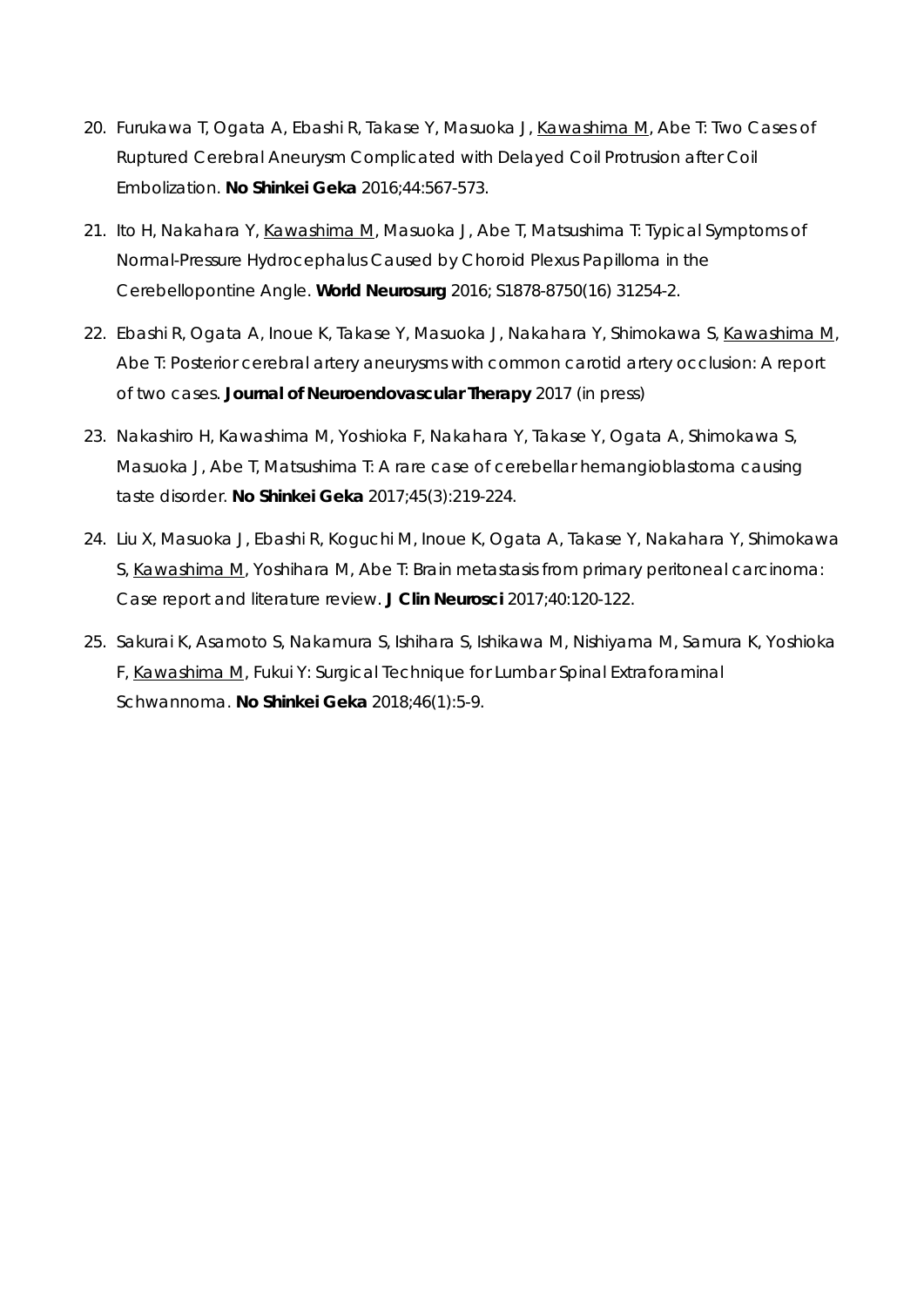(総説)

1. 河島雅到

専門医に求められる最新の知識-新専門医による review-脳腫瘍病理

Dysembryoplastic Neuroepithelial Tumor(DNT) **脳神経外科速報** 2001;11:329-333

2. 河島雅到、Rhoton AL、藤井清孝

低位頚椎における椎骨動脈周囲の解剖:頚椎横突起を中心に

脊椎脊髄ジャーナル 2004; 17:438-445

3. 河島雅到

手術に必要な外科解剖 松果体部到達法のための外科解剖 脳神経外科速報 2005:15:917-919

4. 河島雅到

手術に必要な外科解剖 頭蓋頚椎移行部前面の硬膜外病変に対する後側方および側方アプロー

- チ (atlanto-occipital transarticular approach variants) 脳神経外科速報 2006;16:22-25
- 5. 河島雅到

ひどい頭痛を訴える **BRAIN NURSING** 2008;24:46-51

6. 河島雅到、松島俊夫

脳神経外科手術のスタンダード 舌下神経鞘腫の手術 脳神経外科速報 2009;19:1111-1117

7. 河島雅到

急性硬膜外血腫、急性硬膜下血腫 **BRAIN NURSING** 2010;26:39-41

8. 河島雅到、松島俊夫

脳神経外科手術のスタンダード 小児もやもや病に対する複合バイパス術-EMS を併用した直接バ イパス法と複合間接バイパス法 脳神経外科速報 2010;20:520-525

9. 河島雅到、松島俊夫

頭蓋頸椎移行部除圧術のアプローチ Transcondylar fossa approach (顆窩経由法) の微小外科 解剖と手術治療 脊椎脊髄ジャーナル 2011;24:769-777

10. 河島雅到、松島俊夫

神経血管圧迫症候群の外科治療 神経内科 2011;75:137-145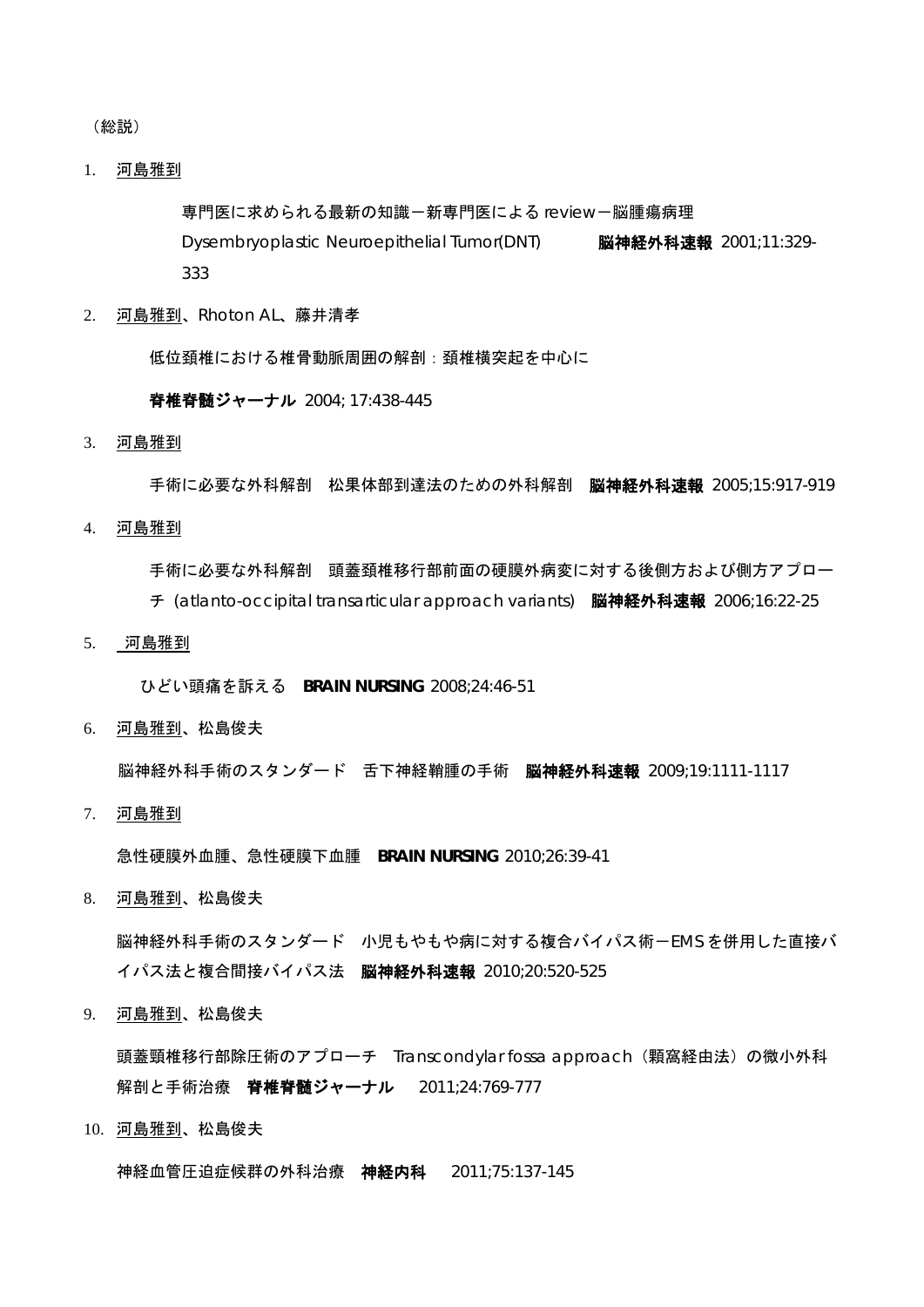- 11. Matsushima T, Inoue K, Kawashima M, Inoue T: History of the development of surgical treatment for moyamoya disease. **Neurol Med chir (Tokyo)** 2012;52:278-286.
- 12. Matsushima T, Kawashima M, Inoue K, Matsushima K: Anatomy of the superior petrosal veins and their exposure and management during petrous apex meningioma surgery using the lateral suboccipital retrosigmoid approach. Neurosurg Review 2014;82(5):615-621.
- 13. Matsushima T, Kawashima M, Matsushima K, Wanibuchi M: Japanese Neurosurgeons and Microsurgical Anatomy: A Historical Review. **Neurol Med chir (Tokyo)** 2015;55 Suppl 1:276- 285.
- 14. 河島雅到:脳腫瘍の手術のための術前・術中支援 (5)頚静脈孔近傍腫瘍に対する開頭術 No Shinkei Geka 2017;45(3):271-279.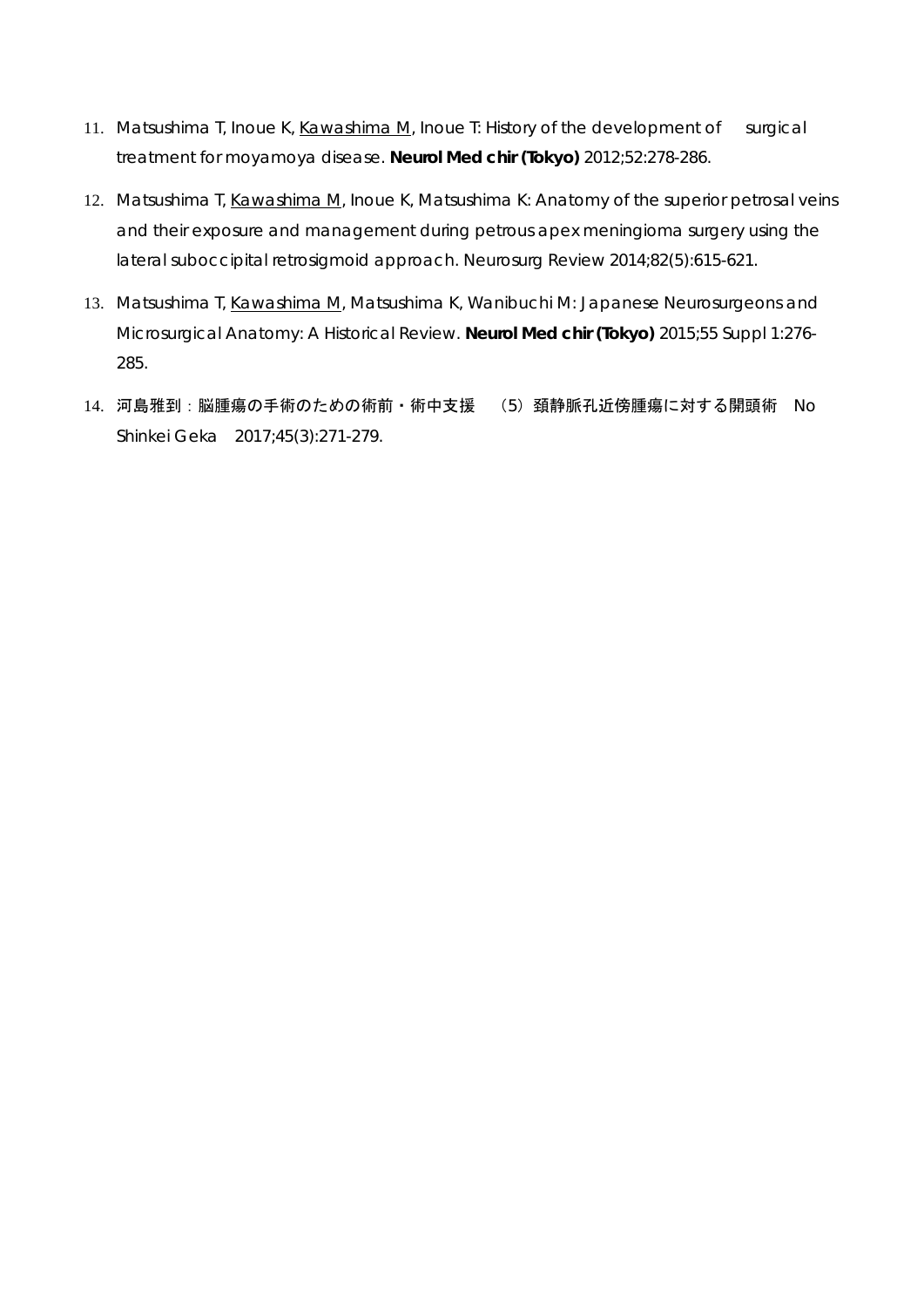(著書)

1. 岩城徹、河島雅到

Tumor:Pathology

脳外科レビュー、2001;9:13-24

2. 河島雅到、Rhoton AL、藤井清孝

低位頚椎における椎骨動脈周囲の解剖:頚椎横突起を中心に

第 **17** 回微小脳神経外科解剖セミナー講演録 2004;16:18-25

3. Kawashima M、Rhoton AL Jr.、Fujii K

Microsurgical anatomy of cerebral revascularization

第 **20** 回微小脳神経外科解剖セミナー講演録 2007;19:57-66

4. 松島俊夫、増岡淳、河島雅到、井上浩平、峯田寿裕

小脳橋角部の外科解剖と外側後頭下開頭

―三つの神経血管減圧術を基本に―

第 **21** 回微小脳神経外科解剖セミナー講演録 2008;20:95-110

- 5. Mineta T, Matsushima T, Masuoka J, Kawashima M: The superior petrosal veins during cerebellopontine angle tumor surgery – Their anatomy and strategy for preservation. 脳腫瘍 の外科 2009;:103-111
- 6. Matsushima T, Kawashima M, Masuoka J: **Moyamya Disease Update** In Cho BK, Tominaga T eds. Part X Surgical Technique Overview. Springer 2010:227-233
- 7. Kawashima M, Rhoton AL: Cerebral Revascularization. Abdulrauf SI ed. **Surgical anatomy of EC-IC bypass procedures** Elsevier, Saunders 2011:65-92
- 8. 河島雅到、松島俊夫

外側後頭下アプローチ イラストレイテッド 脳腫瘍外科学

医学書院 2011:68-73

9. 河島雅到、松島俊夫

手術に必要な脳幹・小脳の構造と解剖 ビジュアル脳神経外科学

メジカルビュー社 2011:2-9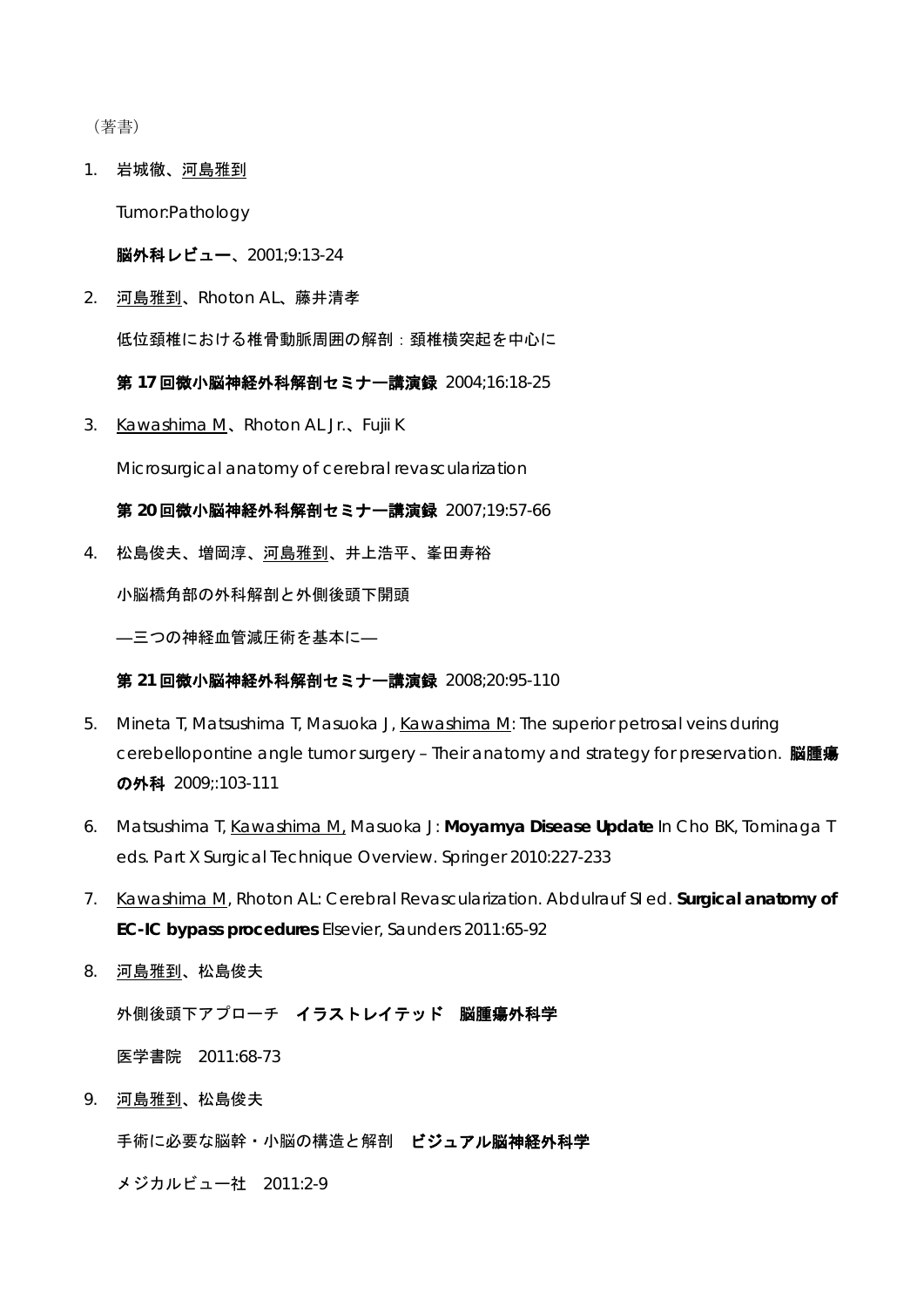- 10. Spetzler RF, Rhoton AL, Nakaji P, Kawashima M: Color Atlas of Cerebral Revascularization. Thieme 2013
- 11. 河島雅到、松島俊夫

被殻出血の予後 日本臨床 増刊号 最新脳卒中学(下)

日本臨牀社 2014:349-351

12. 河島雅到

視床穿通動脈の解剖と急性閉塞の臨床 **Practical Neurosurgery1,** 脳血管障害の急性期マネジメ ント 文光堂 2014:45-47

13. 河島雅到

#### 外側後頭下開頭法 **Practical Neurosurgery2,** 脳神経外科の基本手技

文光堂 2014:141-146

- 14. Matsushima T, Kawashima M: Microsurgical Anatomy and Surgery of the Posterior Cranial Fossa--- Surgical Procedures Based on Anatomical Study. In Matsushima T eds. Chapter 3, Three cerebellar arteries: superior cerebellar artery, anterior inferior cerebellar artery, and posterior inferior cerebellar artery. Springer 2014
- 15. Kawashima M, Matsushima T: Microsurgical Anatomy and Surgery of the Posterior Cranial Fossa--- Surgical Procedures Based on Anatomical Study. In Matsushima T eds. Chapter 21, Occipital artery–posterior inferior cerebellar artery bypass surgery. Springer 2014
- 16. 河島雅到

各論―外科治療、血管内治療の適応決定―脳静脈洞血栓症 **Practical Neurosurgery5,** 無症候性脳 血管障害を解く 文光堂 2015:339-342

17. 河島雅到

脳神経疾患注意を要する薬剤 脳内出血・クモ膜下出血

脳の看護実践 日総研 2015: 19-23

18. 河島雅到

前大脳動脈の分類と解剖

前大脳動脈瘤・椎骨脳底動脈瘤のすべて MC メディカ出版 2016: 2-7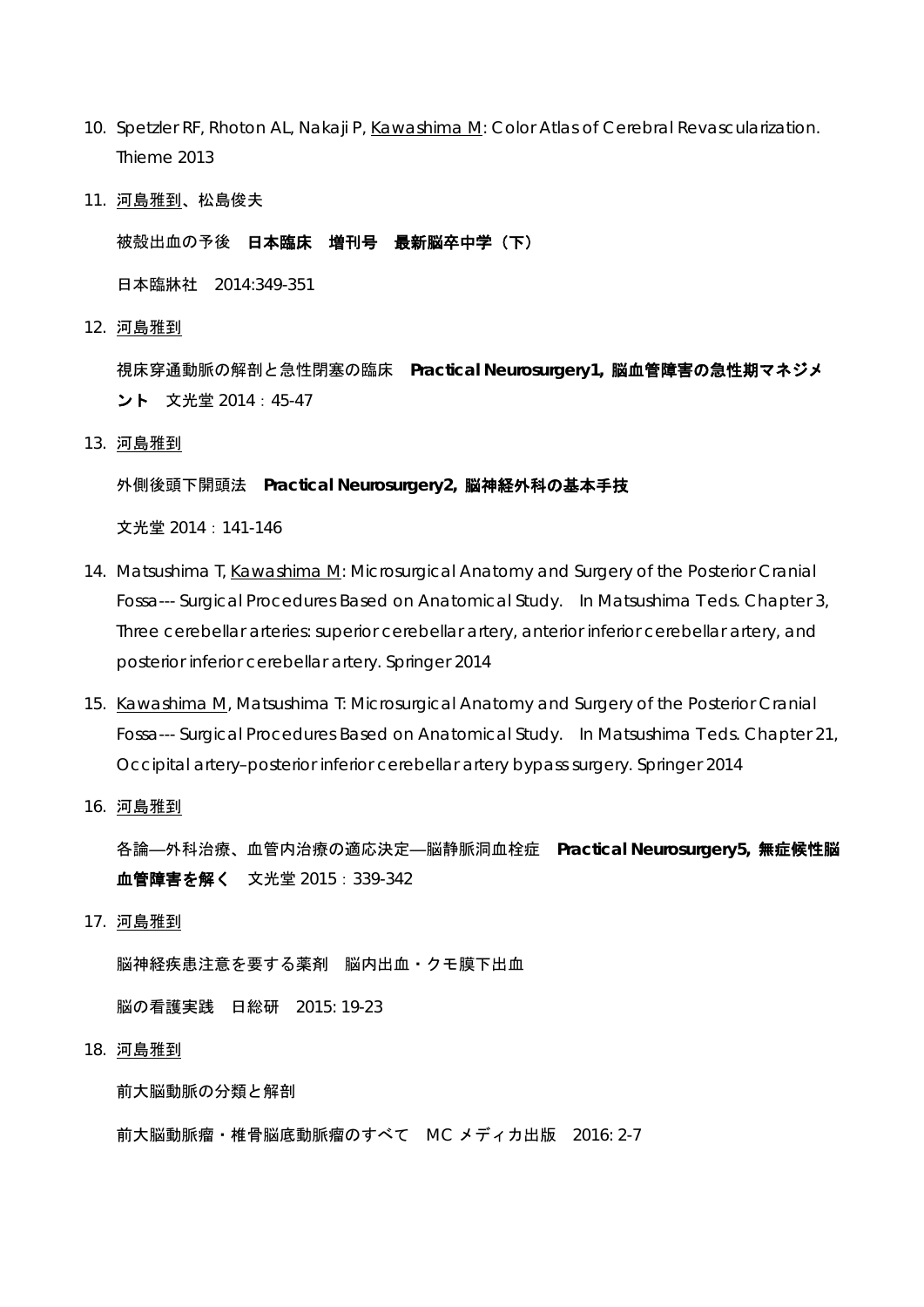#### 19. 河島雅到

前大脳動脈瘤のシミュレーションと手術の実際

前大脳動脈瘤・椎骨脳底動脈瘤のすべて MC メディカ出版 2016: 108-110

20. 河島雅到、井上亨、Rhoton AL

脳静脈のエッセンス 脳静脈の歩き方

脳静脈の解剖 海綿静脈洞 中外医学社 2016: 29-32

21. 河島雅到、井上浩平、松島俊夫

Rhoton 先生より学んだこと:脳血管障害の外科手術への応用

### 第 **31** 回日本微小脳神経外科解剖研究会講演録 2017: 68-70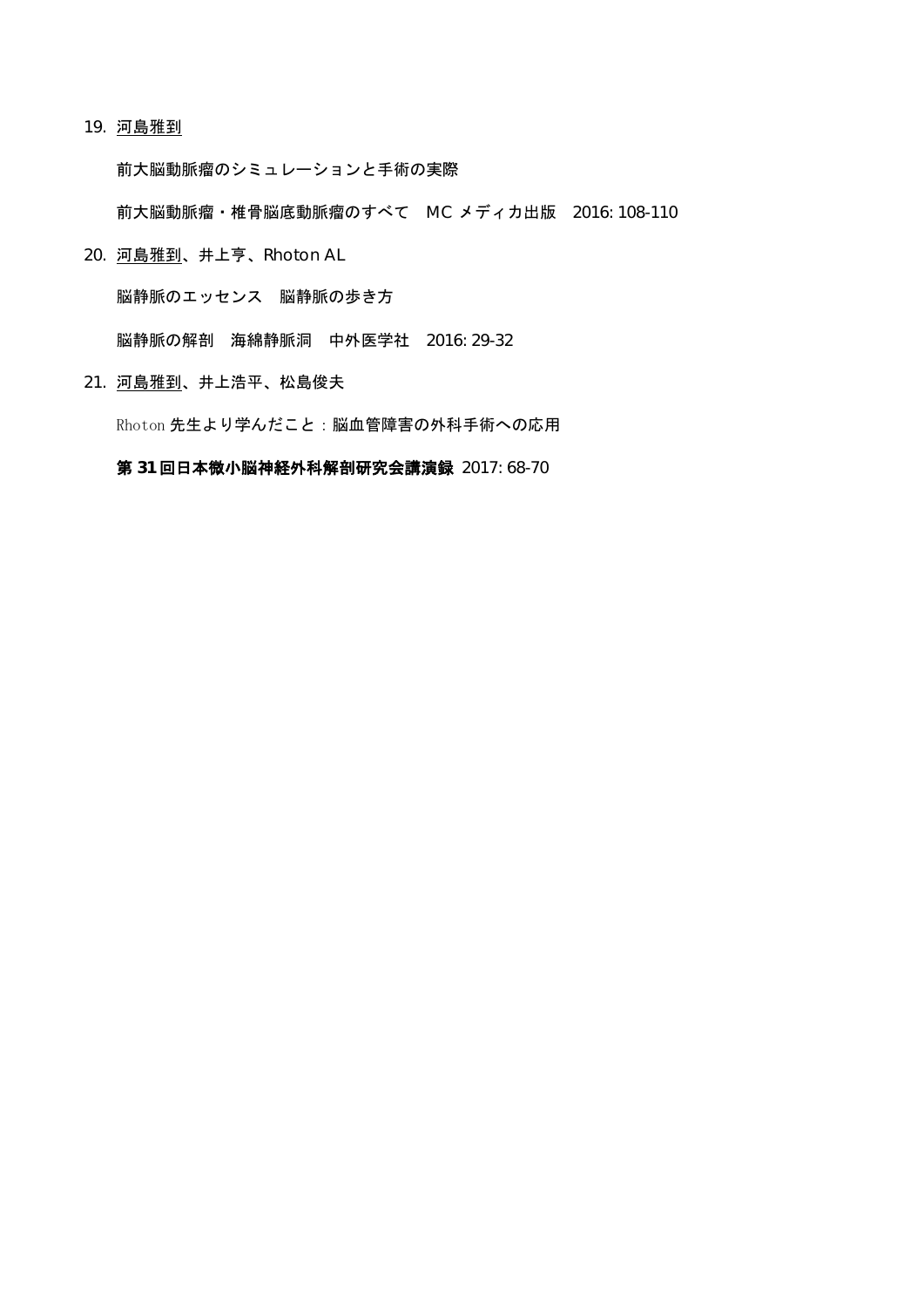# 2. 学会発表

### (国際学会)

- 1. Tanriover N, Kawashima M, Ulm AJ, Mericle RA, Rhoton, AL, Jr. Microsurgical anatomy of the early branches of the middle cerebral artery: morphometric analysis and angiographic correlation of the classification. 1st International Symposium on the Microsurgical Anatomy, 2002, Matsumoto, Japan
- 2. Kawashima M, Tanriover N, Rhoton, AL, Jr., Matsushima T

Occipital bi-transtentorial/falcine approach to the pineal region: microsurgical anatomy. 1st International Symposium on the Microsurgical Anatomy, 2002, Matsumoto, Japan

3. Tanriover N, Kawashima M, Ulm AJ, Rhoton, AL, Jr.

Microsurgical anatomy of the early branches of the middle cerebral artery: morphometric analysis and angiographic correlation of the classification. American Association of Neurological Surgeons Annual Meeting, 2003, San Diego, California

4. Kawashima M, Tanriover N, Rhoton, AL, Jr.

The transverse process, intertransverse space, and vertebral artery in anterior approaches to the lower cervical spine. American Association of Neurological Surgeons Annual Meeting, 2003, San Diego, California

5. Ulm AJ, Rhoton, AL, Jr., Tanriover N, Kawashima M

Surgical approaches to the perimesencephalic cisterns and related segments of the posterior cerebral artery: microsurgical anatomy and comparison using image guidance. Congress of Neurological Surgeons Annual Meeting, 2003, Oct. 18, Denver, Colorado

6. Tanriover N, Ulm AJ, Kawashima M, Rhoton, AL, Jr.

Comparison of transvermian and telovelar approaches to the fourth ventricle using STEALTH image guidance. Congress of Neurological Surgeons Annual Meeting, 2003, Oct. 18, Denver, Colorado

7. Tanriover N, Kawashima M, Rhoton, AL, Jr., Ulm AJ, Yasuda A Microsurgical anatomy of insula: contributing cortical branches of the middle cerebral artery on its arterial vascular supply. Congress of Neurological Surgeons Annual Meeting, 2003, Oct. 18, Denver, Colorado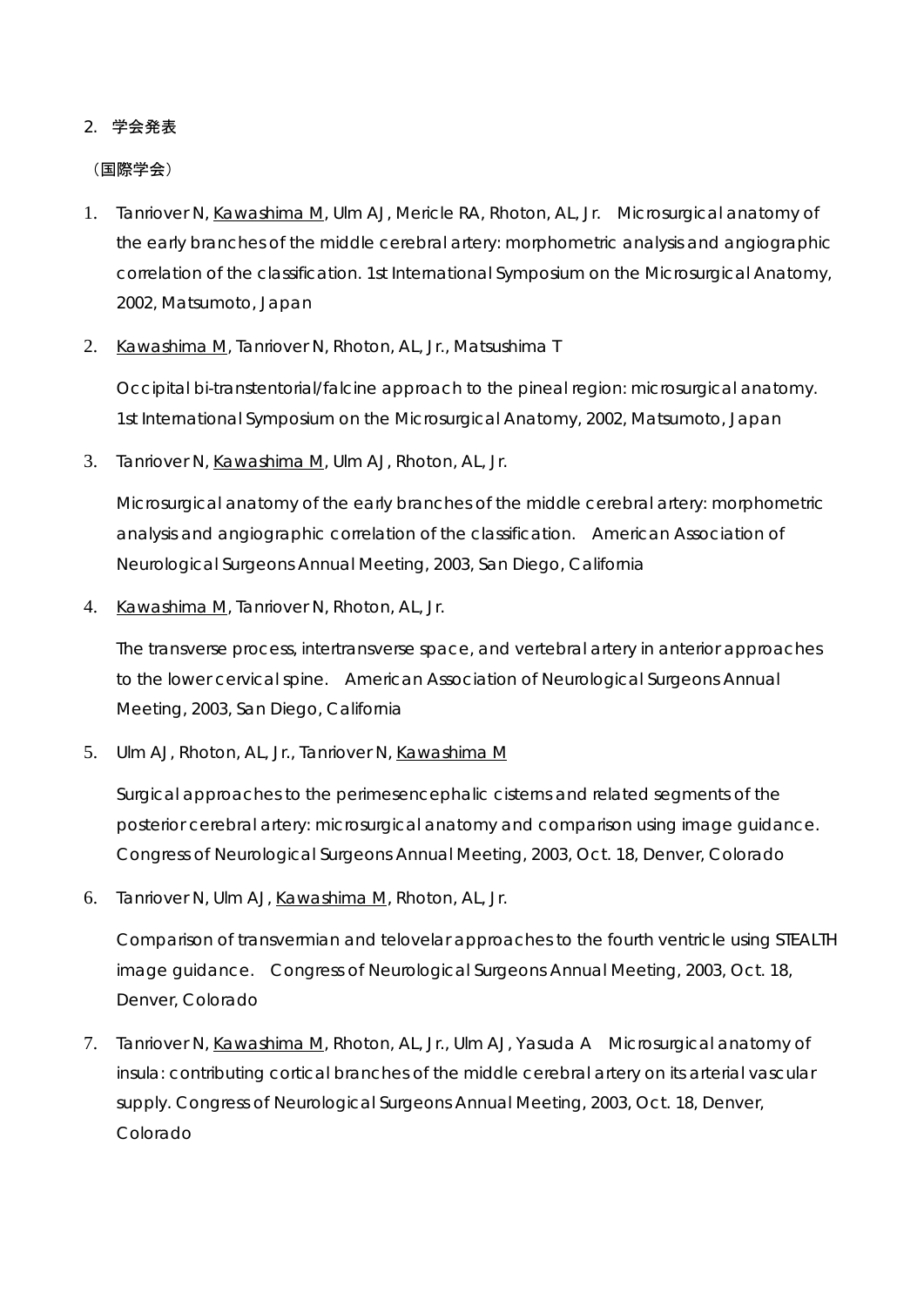8. Tanriover N, Ulm AJ, Rhoton, AL, Jr., Kawashima M

Microsurgical anatomy of the superficial and deep sylvian veins. Congress of Neurological Surgeons Annual Meeting, 2003, Oct. 18, Denver, Colorado

- 9. Shimizu S, Tanaka R, Osawa S, Fukushima O, Kawashima M, Fujii K: Cadaver dissection and classic three-dimensional documentation: a unit of education for neurosurgical anatomy revisited. American Association of Neurological Surgeons Annual Meeting, 2006, Apr. 22, San Francisco, California
- 10. Kawashima M, Yamada M, Hagiwara H, Nakayama K, Uemura K, Fujii K, KanS

Comparison of single and multiple cerebral cavernous malformations: clinical manifestations in 42 patients.

The 2nd meeting of Asian Stroke Forum, 2007, Sep. 27, Kyoto, Japan

11. Kawashima M, Matsushima T

Transcerebellomedullary fissure approach with special reference to lateral route. Swiss-Japanese neurosurgical joint meeting, 2009, Jul. 23, Zurich, Switzerland

12. Kawashima M

Surgical strategy for infracallosal sistal ACA aneurysms: microsurgical anatomy and its clinical application. 9th International Conference on Cerebrovascular Surgery, 2009, Nov. 12, Nagoya, Japan

13. Kawashima M, Matsushima T

Surgery on VA-PICA aneurysms via transcondylar fossa (Supracondylar Transjugular Tubercle) approach. 9th International Conference on Cerebrovascular Surgery, 2009, Nov. 13, Nagoya, Japan

- 14. Kawashima M, Noguchi T, Takase Y, Nakahara Y, Matsushima T Moyamoya Disease and Ivy sign on FLAIR image. The 10<sup>th</sup> Korean and Japanese Friendship Conference on Surgery for Cerebral Stroke, 2010, Oct. 8, Nagasaki, Japan
- 15. Kawashima M, Rhoton, AL, Jr.

Microsurgical anatomy and surgical procedures for pineal and peri-trigonal regions. 5th International Symposium on Microneurosurgical Anatomy, 2010, Nov. 5, Istanbul, Turkey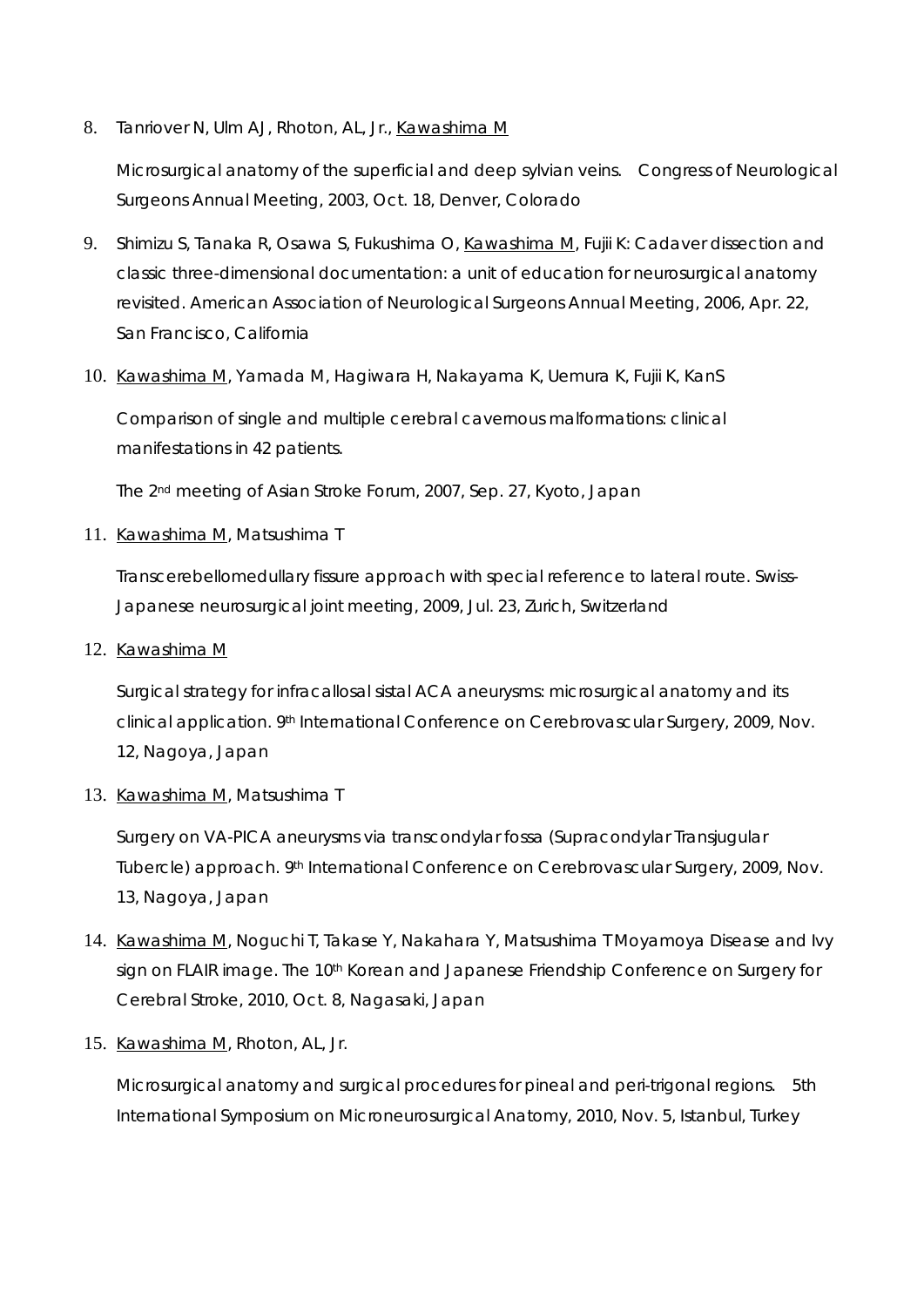## 16. Kawashima M, Matsushima T

Microvascular decompression surgery for glossopharyngeal neuralgia. 5th International Symposium on Microneurosurgical Anatomy, 2010, Nov. 6, Istanbul, Turkey

17. Kawashima M, Noguchi T, Takase Y, Nakahara N, Matsushima T

Moyamoya Disease and Ivy sign on FLAIR image. Asian Neurosurgical Conference on Moyamoya Disease, 2011, Jun. 2, Kyoto, Japan

- 18. Toshio Matsushima, Masatou Kawashima Keynote "History of the Surgical Treatment for Moyamoya Disease". Asian Neurosurgical Conference on Moyamoya Disease, 2011, Jun. 2, Kyoto, Japan
- 19. Kawashima M, Matsushima T

Surgical treatment for vertebral artery-posterior inferior cerebellar artery aneurysms: special reference to the importance of the cerebellomedullary fissure dissection. The fifth Japan-India Neurosurgical Conference, 2012, Oct. 19, Osaka, Japan

20. Kawashima T, Matsushima M

Surgical treatment for vertebral artery-posterior inferior cerebellar artery aneurysms: special reference to the importance of the cerebellomedullary fissure dissection. The 7th Pan-Pacific Neurosurgery Congress, 2013, Feb. 3, Waikoloa, Hawaii

21. Kawashima T, Matsushima M

Surgical approach to the lateral foramen magnum: special reference to the importance of the cerebellomedullary fissure dissection. The 13th Kyushu and Ho-youngnam neurosurgical joint meeting, 2014, Nov. 8, Daegu, Korea

22. Kawashima M

Surgical anatomy of EC-IC bypass. American Association of Neurological Surgeons Annual Meeting, 2016, April 30, Chicago, Illinois, USA

23. Kawashima T, Matsushima M, Late Rhoton, AL

Surgical Anatomy of Extracranial to Intracranial Bypass Procedures. The 14th Kyushu and Ho-youngnam neurosurgical joint meeting, 2016, Nov. 12, Fukuoka, Japan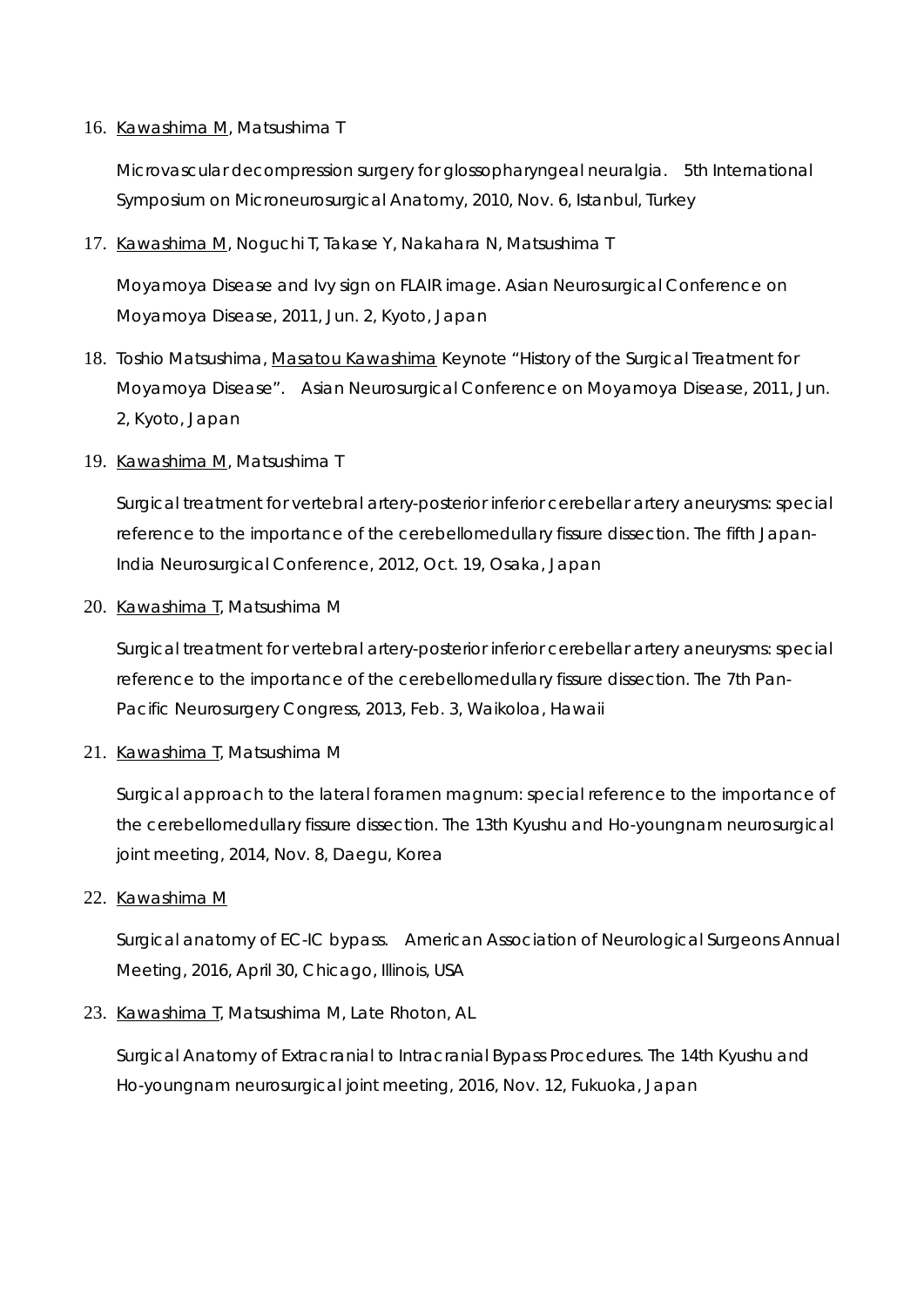24. Kawashima M

Hemorrhagic brainstem cavernoma treated via anterior transpetrosal approach. 13<sup>th</sup> International Conference on Cerebrovascular Surgery, 2017, October 27, Nagoya, Japan

(国内学会、主なもの)

- 1. 河島雅到、鈴木諭、岩城徹:脳腫瘍におけるα-synuclein 発現の免疫組織化学的検討 第 17 回日 本脳腫瘍病理学会、1999 年 4 月 16 日、前橋
- 2. 河島雅到、鈴木諭、福井仁士、岩城徹:ガンマナイフ治療に対する良性髄膜腫および異型性髄膜腫 の反応の違い:2 症例の臨床病理学的検討 第 18 回日本脳腫瘍病理学会、2000 年 5 月 11 日、名 古屋
- 3. 河島雅到、鈴木諭、岩城徹:Meningeal hemangiopericytoma における prostaglandin D synthase (betatrace)発現の検討 第 19 回日本脳腫瘍病理学会、2001 年 5 月 23 日、東京
- 4. 河島雅到, Albert L. Rhoton, Jr. The transverse process, intertransverse space, and vertebral artery in anterior approaches to the lower cervical spine. 第 17 回微小外科解剖セミナー、 2003, May, 16, 大阪
- 5. 河島雅到, 佐々木富男, Albert L. Rhoton, Jr. Cerbral revascularization: microsurgical anatomy Mt. Fuji workshop on CVD, 2003, Aug. 30, 長崎
- 6. 河島雅到, 佐々木富男: Surgical strategy for distal anterior cerebral artery aneurysms: microsurgical anatomy 日本脳神経外科学会総会, 2003, Oct. 3, 仙台
- 7. 河島雅到、宮島良輝、小泉寛之、仁木淳、望月崇弘、遠藤昌孝、北原孝雄、藤井清孝:脳動脈瘤評 価における 3D-DSA の有用性 日本脳神経外科学会総会, 2004, Oct. 3, 名古屋
- 8. 河島雅到、小泉寛之、遠藤昌孝、北原孝雄、藤井聡、中山賢司、藤井清孝:前頭蓋底部 planum sphenoidale 直上に存在する前交通動脈瘤の一例 第 35 回脳卒中の外科学会, 2006, Mar. 21, 横 浜
- 9. 河島雅到、藤井聡、中山賢司、藤井清孝、Albert L. Rhoton, Jr.:バイパス手術に必要な微小外科解 剖 第 20 回微小外科解剖セミナー、2006, May 15, 東京
- 10. 河島雅到、萩原宏之、中山賢司、植村研一、北原孝雄、遠藤昌孝、藤井清孝:Distal ACA 動脈瘤の 治療戦略に関して:微小外科解剖の応用 STROKE 2007, 2007, Mar. 24, 福岡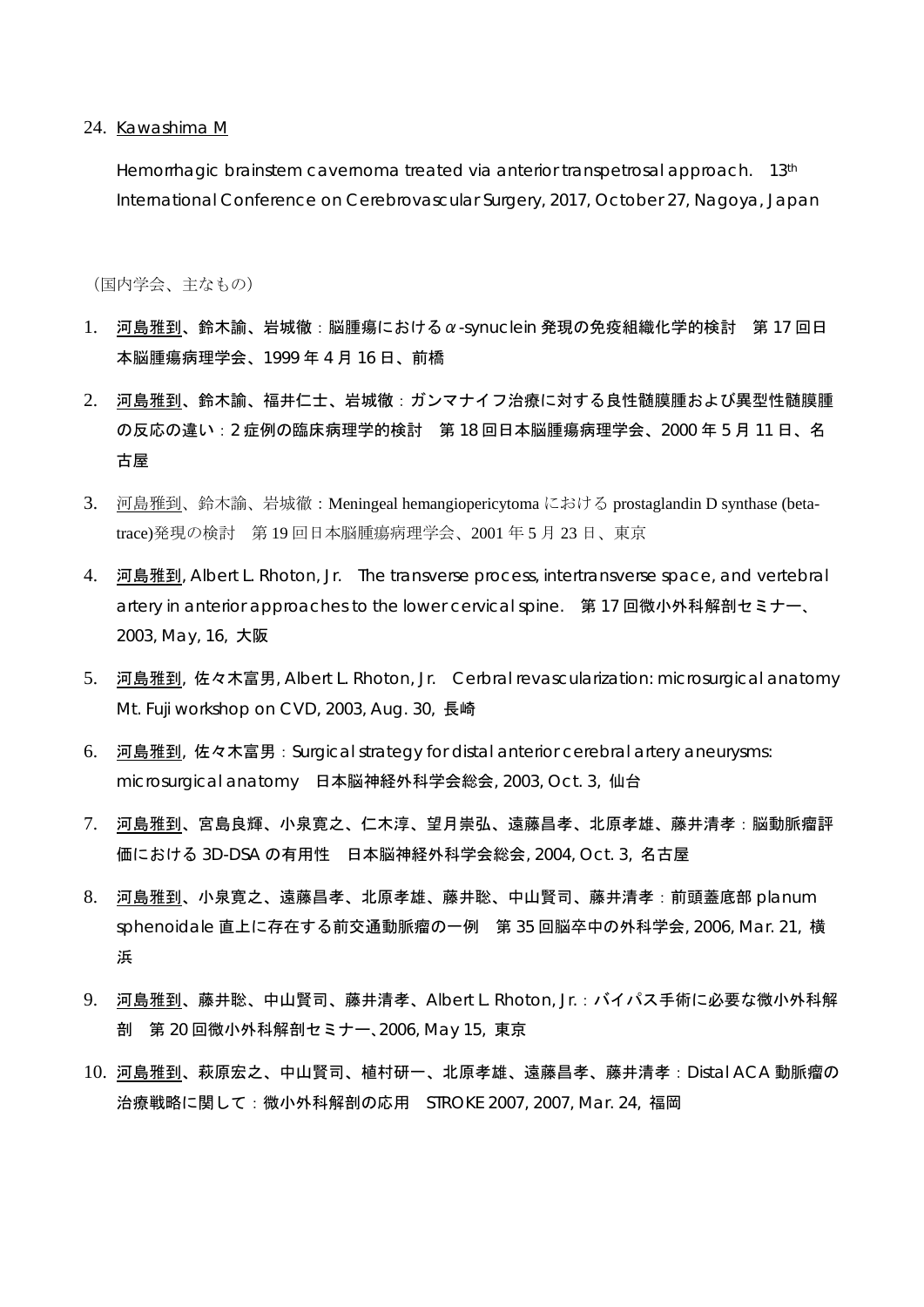- 11. 河島雅到、山田勝、岡秀宏、藤井清孝:脳神経 VII-VIII complex の configuration variation と root exit zone より遠位部の神経圧迫を認めた片側顔面痙攣の一例 第 10 回脳神経減圧研究会、 2007, Oct, 2, 東京
- 12. 河島雅到、岡秀宏、清水暁、宇津木聡、大澤成之、藤井清孝:側脳室三角部への手術アプローチの 検討:微小脳神経外科解剖の応用 日本脳神経外科学会総会, 2007, Oct. 5, 東京
- 13. 河島雅到、岡秀宏、清水暁、宇津木聡、宮島良輝 、仁木淳、大澤成之、藤井清孝 :ナビゲーショ ンシステムを利用した松果体部、小脳上部虫部、側脳室三角部近傍病変の手術治療 第 17 回脳神 経外科手術と機器学会, 2008, Apr. 11, 長崎
- 14. 河島雅到:基本的なバイパス手術:STA-MCA、OA-PICA 吻合術 若手のための微小脳神経外科解 剖セミナー, 2008, Apr. 13, 福岡
- 15. 河島雅到、松島俊夫、井上亨、増岡淳、峯田寿裕:舌咽神経痛に対する神経血管減圧術 第 11 回 脳神経減圧研究会、2008, Sep, 30, 盛岡
- 16. 河島雅到、山田勝、萩原宏之、中山賢司、藤井清孝、松島俊夫:コイル治療後に直達手術を行い根 治せしめた脳動脈瘤二症例 日本脳神経外科学会 67 回学術学会 2008, Oct. 3, 盛岡
- 17. 河島雅到、中原由紀子、高口素史、南里悠介、岡田竜一郎、原英夫、松島俊夫:初めに筋委縮性側 索硬化症と診断されたが、延髄を圧迫していた椎骨動脈の減圧後に病状が改善した一例 第 12 回 脳神経減圧研究会、2009, Oct, 13, 東京
- 18. 河島雅到、野口智幸、高瀬幸徳、大塚貴輝、城戸典孝、松島俊夫:もやもや病 FLAIR 画像における 片側性 ivy sign の増勢と cerebral vascular reserve の相関 日本脳神経外科学会 68 回学術学会 2009, Oct. 14, 東京
- 19. 河島雅到、野口智幸、高瀬幸徳、松島俊夫:もやもや病患者におけるバイパス術後の FLAIR ivy sign 変化 STROKE 2010 (第 39 回日本脳卒中の外科学会) 2010, Apr. 16, 盛岡
- 20. 河島雅到、松島俊夫: Transcondylar and transcondylar fossa approaches 日本脳神経外科コ ングレス総会 2010, May. 8, 横浜
- 21. 河島雅到、松島俊夫、井上亨:舌咽神経痛に係る外科解剖と手術 2010 Rhoton Microneuroanatomy Seminar in Japan 2010, Nov. 20, 佐賀
- 22. 河島雅到、松島俊夫:Transcondylar and transcondylar fossa approaches 若手のための微小脳 神経外科解剖セミナー2011 2011, May 29, 福岡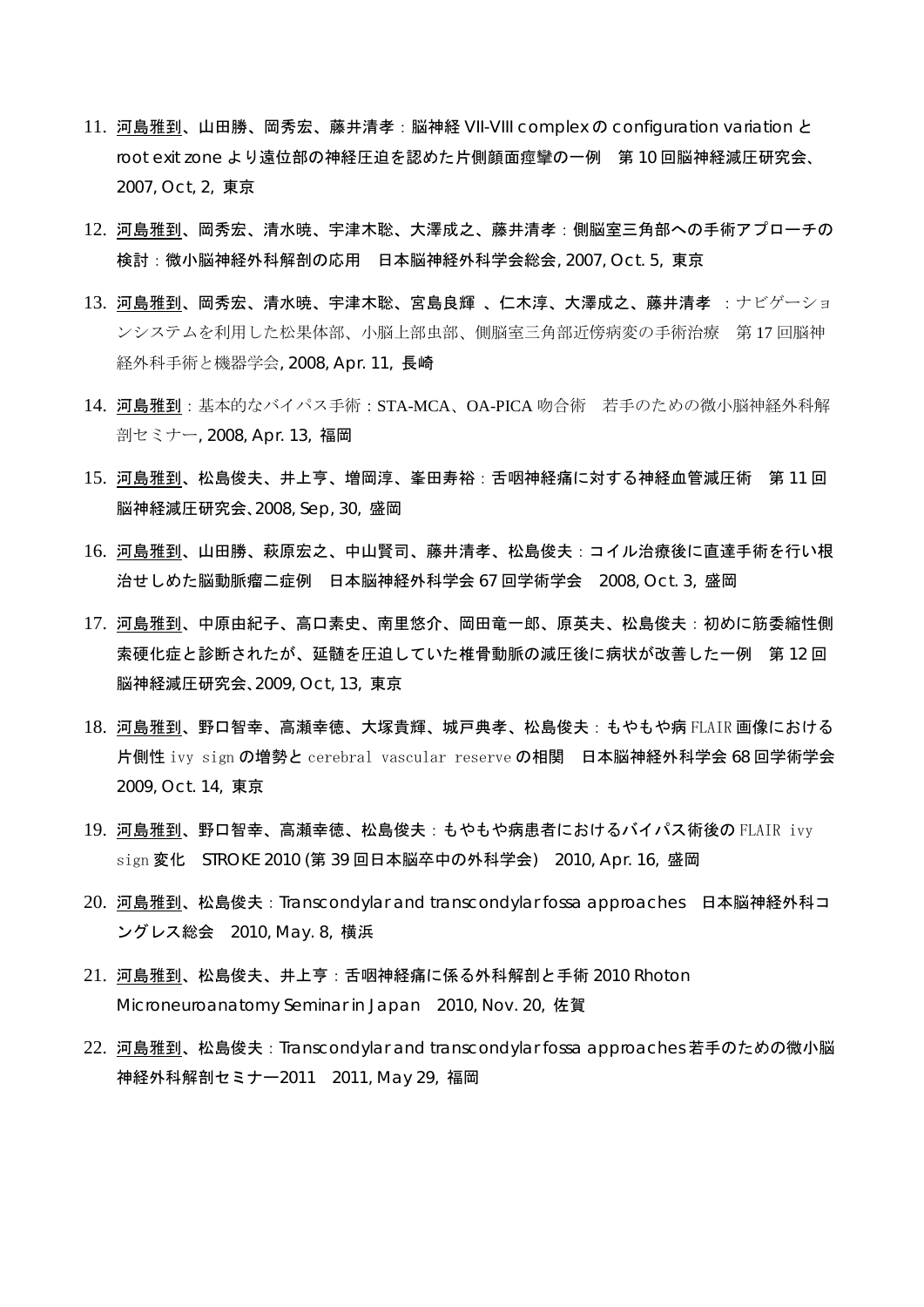- 23. 河島雅到 Transcondylar fossa approach 第 7 回九州頭蓋底外科微小解剖セミナー 2011, Jun. 4, 佐賀
- 24. 河島雅到、松島俊夫 Transcondylar fossa approach を利用した大孔周囲脳腫瘍の手術治療 第 16 回日本脳腫瘍の外科学会 2011, Sep. 9, 横浜
- 25. 河島雅到 脳動脈瘤の外科治療 第 2 回現場から学ぶ脳外科最前線 2011, Sep. 28, 新潟大学
- 26. 河島雅到、松島俊夫、井上亨、増岡淳、中原由紀子:舌咽神経痛の様々な原因とそれらに対する診 断と外科治療法 日本脳神経外科学会 70 回学術学会 2011, Oct. 14, 横浜
- 27. 河島雅到、松島俊夫:もやもや病の外科治療 第 32 回日本脳神経外科コングレス総会, 2012, May 12, 横浜
- 28. 河島雅到 後方循環脳動脈瘤の手術治療第 12 回 FEN ビデオカンファレンス 2012, Jul. 28, 札幌
- 29. 河島雅到、高瀬幸徳、井上浩平、吉岡史隆、中原由紀子、増岡淳、松島俊夫:VA-PICA 脳動脈瘤の 手術治療: 小脳延髄裂 (cerebellomedullary fissure) 剥離の重要性について 日本脳神経外科学 会 71 回学術学会 2012, Oct. 18, 大阪
- 30. 河島雅到 バイパス術のための解剖 微小脳神経外科解剖セミナーin 福岡 2013 2013, Feb. 23, 福岡
- 31. 河島雅到、松島俊夫:頭蓋頸椎移行部の微小外科解剖 第 33 回日本脳神経外科コングレス総会, 2013, May 11, 大阪
- 32. 河島雅到 バイパス術のための解剖 微小脳神経外科解剖セミナーin 福岡 2014 2014, Feb. 22, 福岡
- 33. 河島雅到、松島俊夫:頭蓋頸椎移行部の微小外科解剖 第 28 回日本微小脳神経外科解剖研究会, 2014, April 5, 福岡
- 34. 河島雅到:頭蓋頸椎移行部の微小外科解剖 第 19 回日本脳腫瘍の外科学会 教育セミナー, 2014, September 13, 東京
- 35. 河島雅到 ガレン静脈と松果体の解剖 微小脳神経外科解剖セミナーin 福岡 2015 2015, Feb. 28, 福岡
- 36. 河島雅到、他:前交通動脈瘤に対する半球間裂アプローチ:嗅神経を温存するための工夫 日本脳 神経外科学会 74 回学術学会 2015, Oct. 16, 札幌